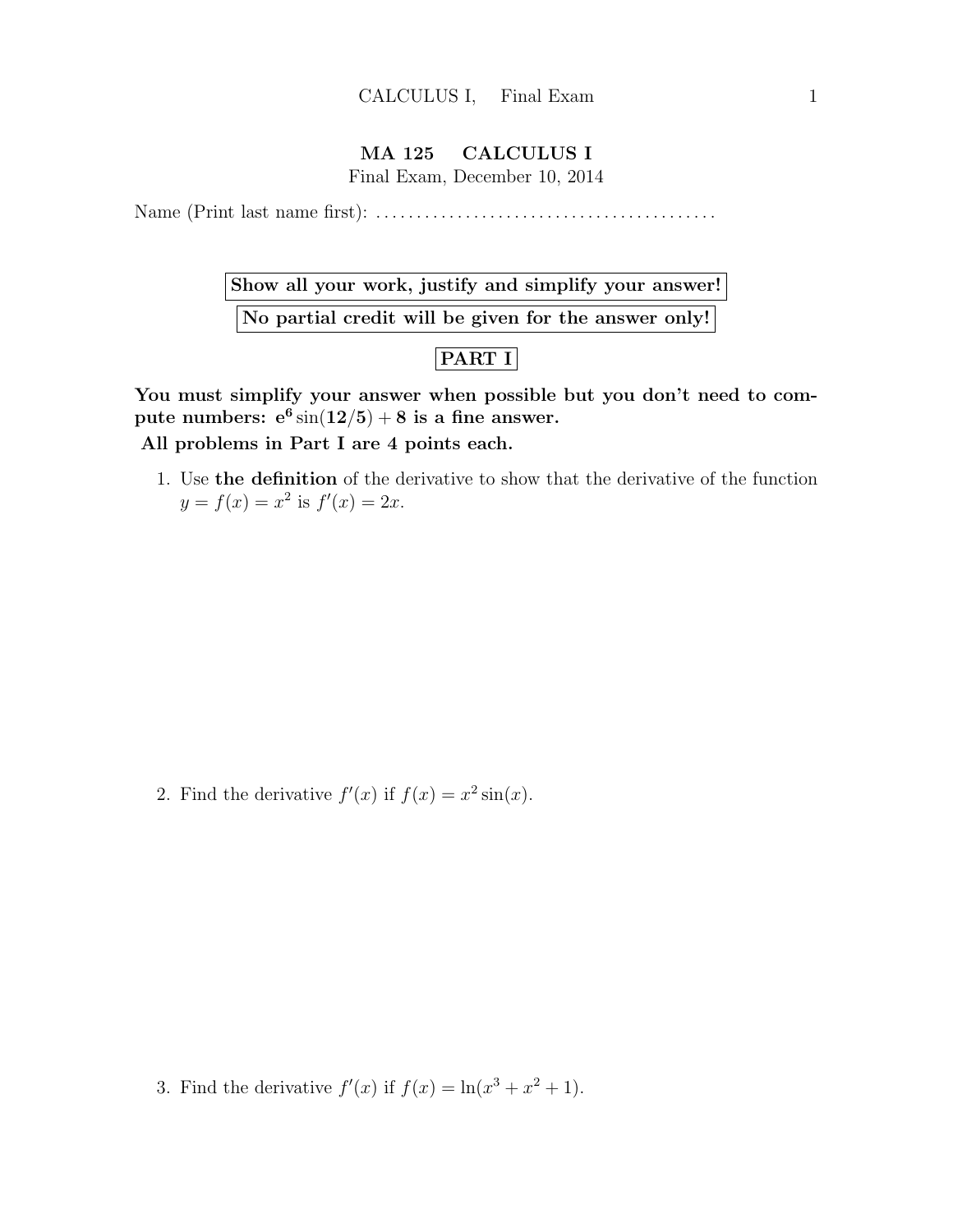4. Find the derivative  $f'(x)$  if  $f(x) = \frac{x^3+1}{x^3-1}$  $\frac{x^3+1}{x^3-1}$ .

5. Find the anti-derivative  $\int x^2(1+\sqrt{x}) dx$ .

6. Find the anti-derivative  $\int \sin^6(x) \cos(x) dx$ .

7. Find the anti-derivative  $\int x^3 \sqrt{ }$  $x^4+5 dx$ .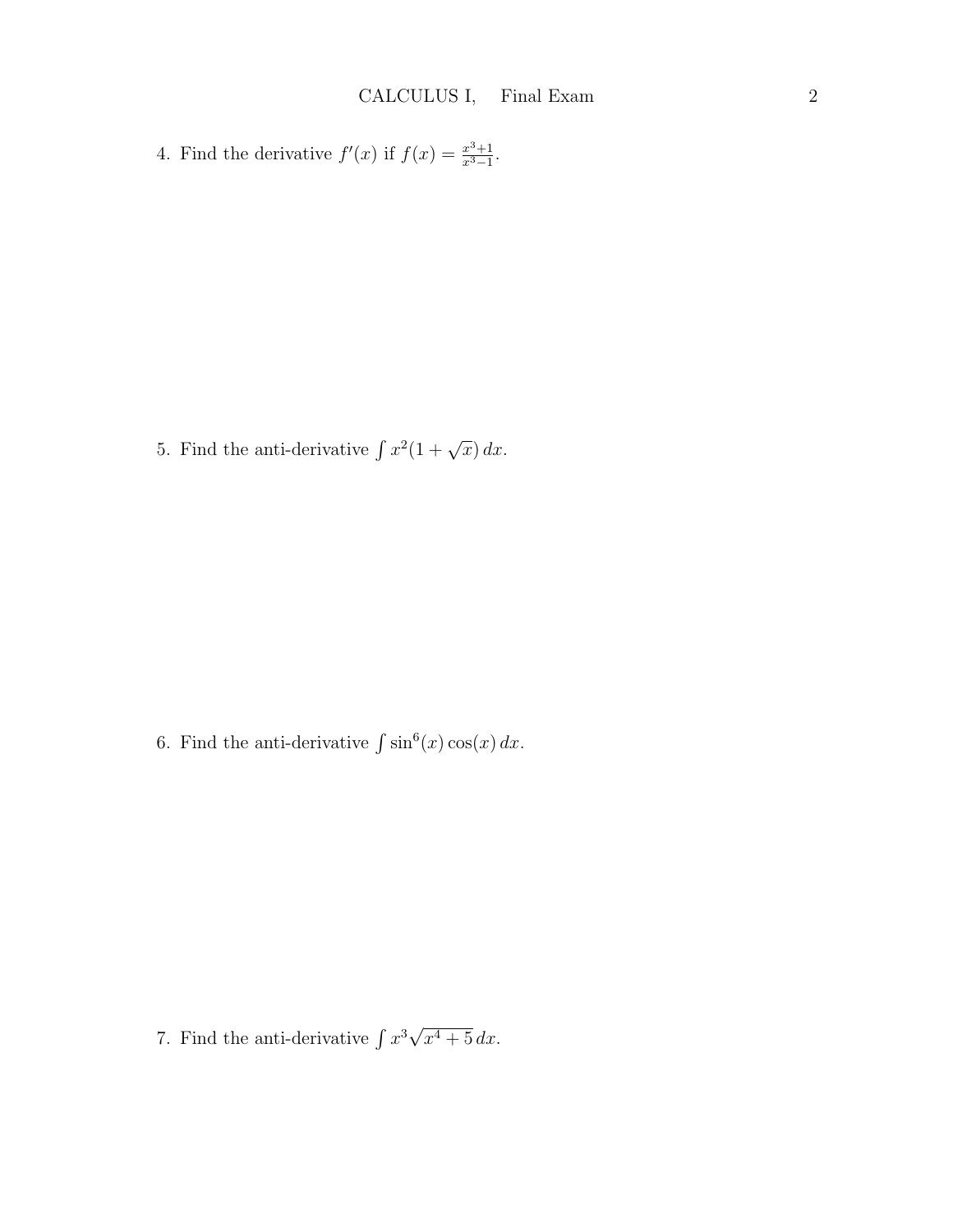8. Solve  $\ln(x^2 + 1) = 5$ .

9. If 
$$
F(x) = \int_2^x \sin(t^2 + 1) dt
$$
, find  $F'(x)$ .

10. If oil leaks from a well at the rate of  $e^{-5t}$   $(m^3/s)$ , how much oil will leak in the first minute? (If you use your calculator to compute it is OK if you give an approximate answer.)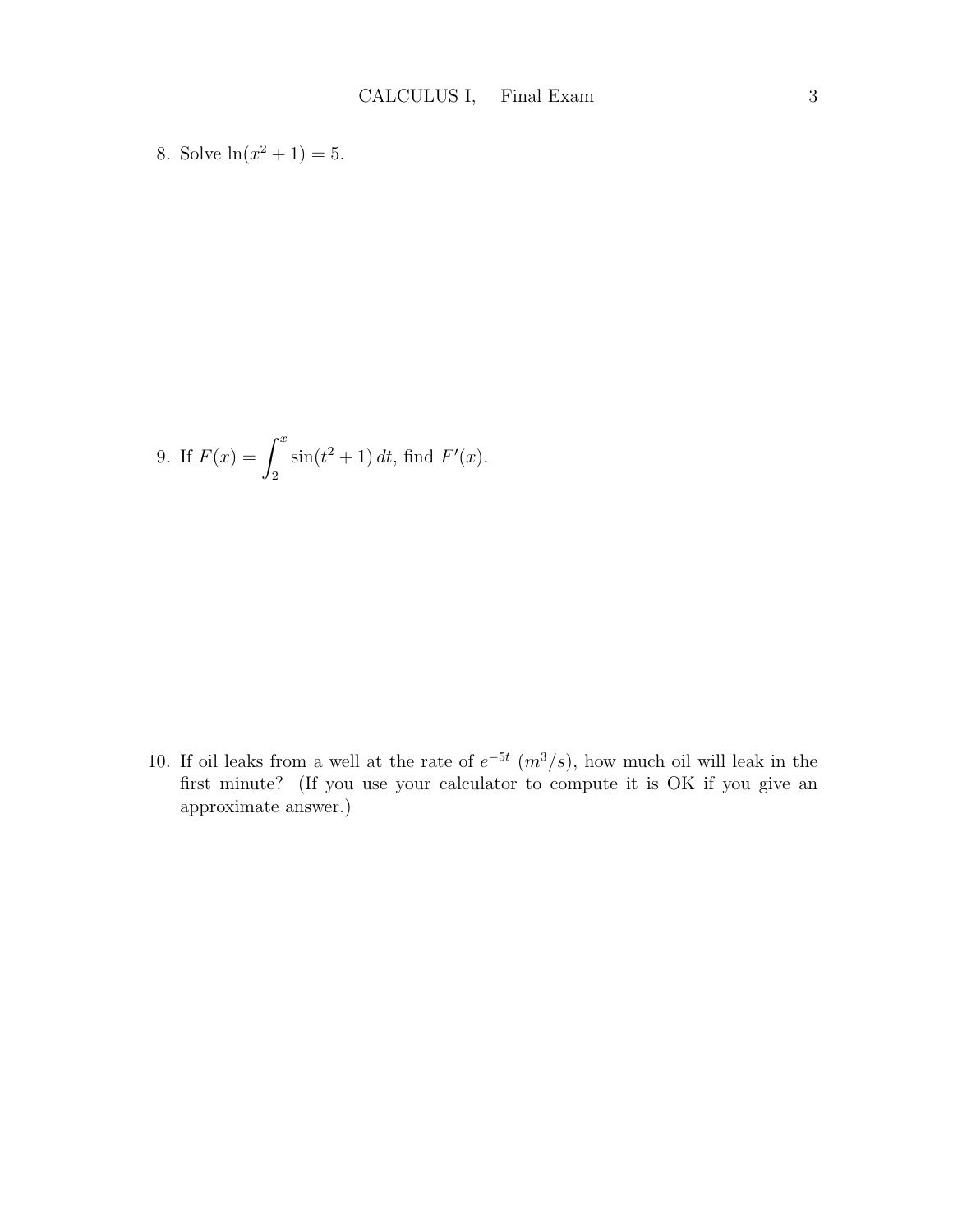11. Approximate  $\int_0^4$ 1 1  $\overline{x}$ dx using a Riemann sum with  $n = 3$  terms and the midpoint rule. What does this number have to do with  $\ln(4)$ ?

- 12. The velocity of a particle is given by  $v(t) = t^2 + 1$   $(m/s)$ .
	- (a) Find the acceleration  $a(2)$  of the particle,

(b) How far does the particle travel in the first 5 seconds?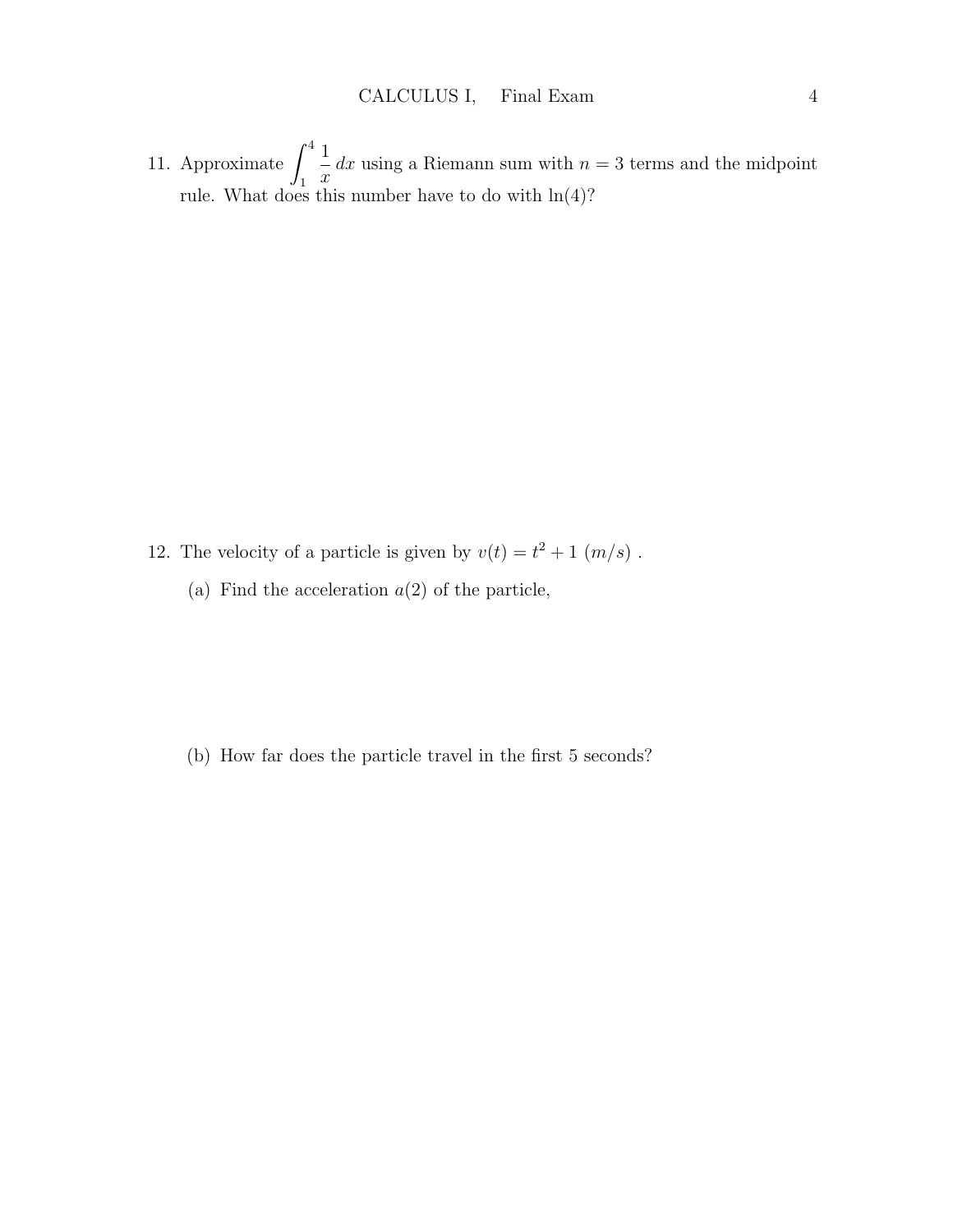13. Given the graph of the function  $f(x)$  below answer the following questions.



(a) Is  $f(x)$  one-to-one? Explain!!

- (b) Use the graph to approximate  $f^{-1}(20)$ .
- (c) Use the graph to approximate  $(f^{-1})'(20)$ .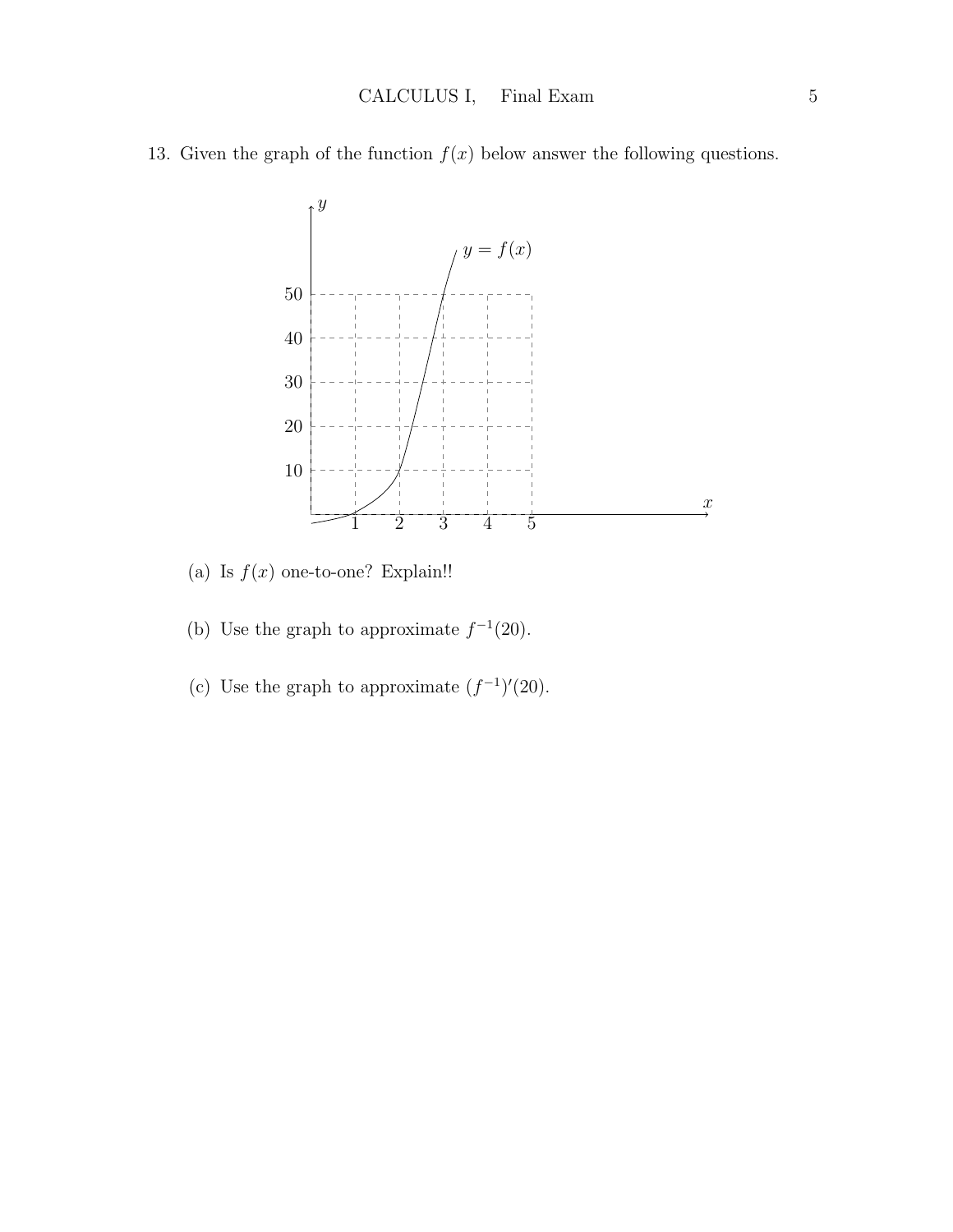## PART II

1. 9 points. Find all local/absloute maxima/minima of the function  $f(x) = (2x+1)^3(1-x)^5$  on the real line  $(-\infty, \infty)$ .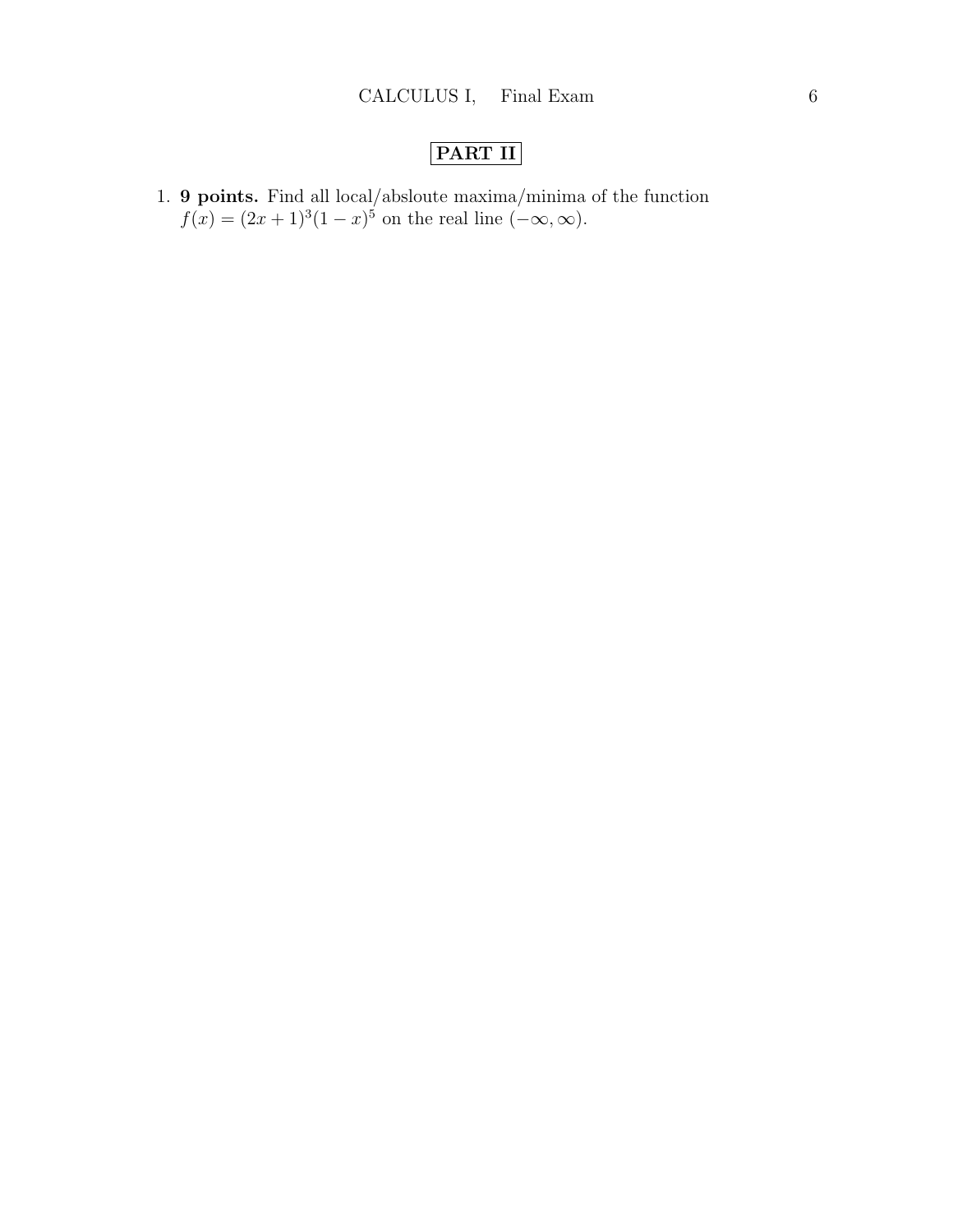2. 9 points. Let  $S(t)$  be the function which specifies the distance (in km) from a runner to the start line at time t (in hours) of a race. The graph of  $S(t)$  is given below:



Use the graph to give approximate answers to the following problems.

- (a) When was the runner running the fastest?
- (b) What happened between times 3 and 4?
- (c) What is the meaning of  $S^{-1}(1)$ ?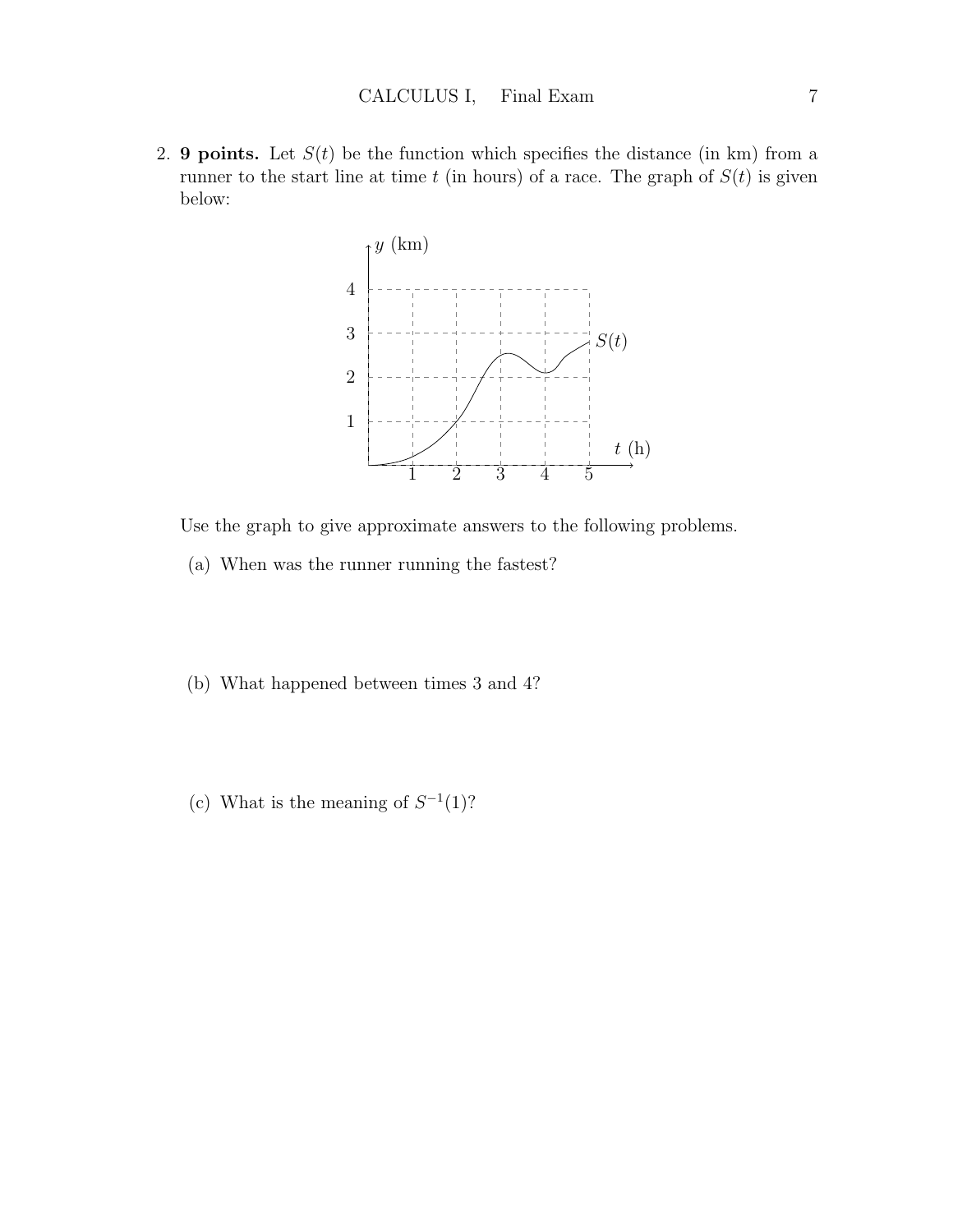3. 12 points. Graph the function  $y = f(x) = \frac{x^2}{x^2}$  $\frac{x}{x^2-1}$ . Find x and y-intercepts, horizontal and vertical asymptotes, all critical numbers, intervals of in-/de-creasing, local/absolute max/min

Draw your graph on the next page.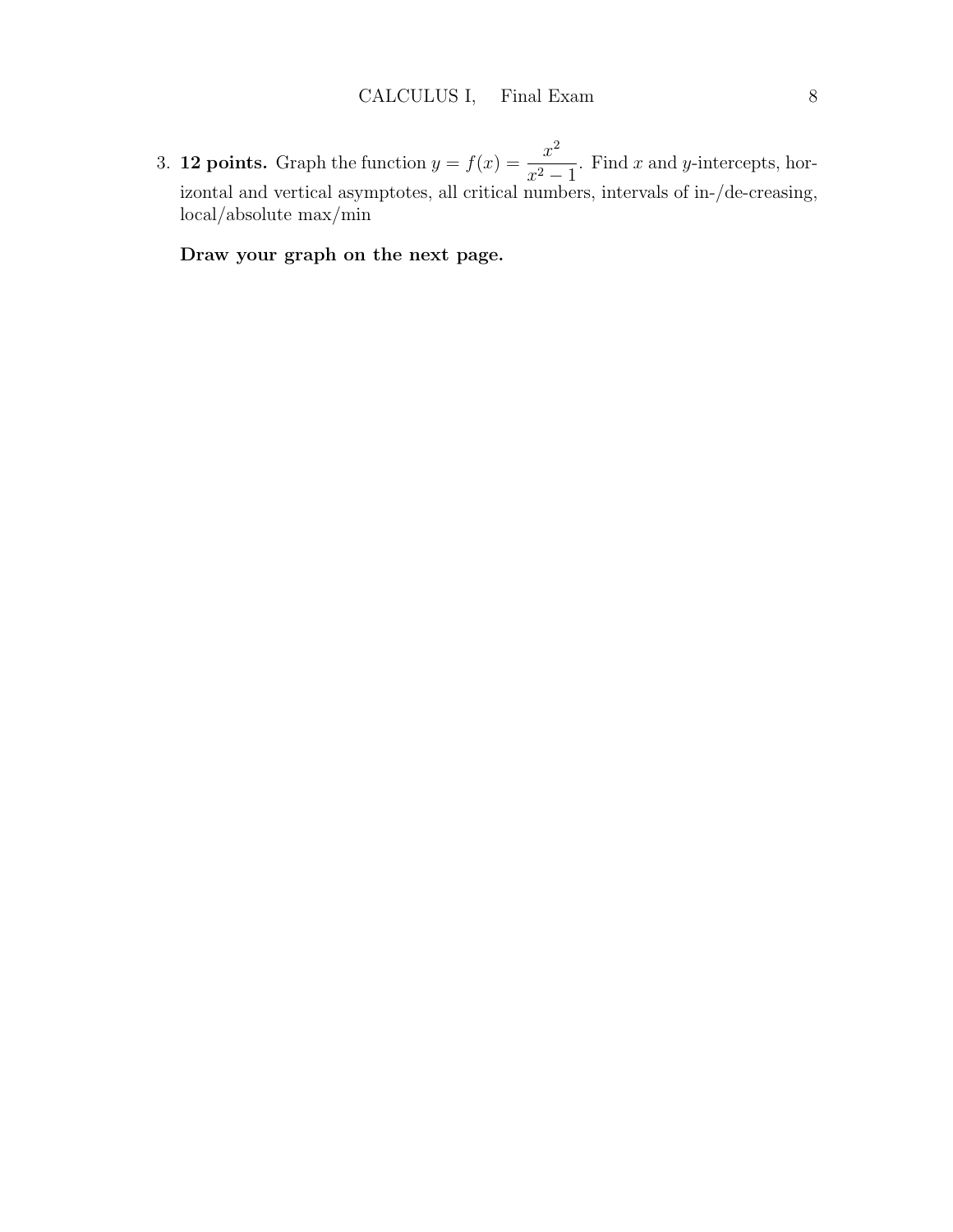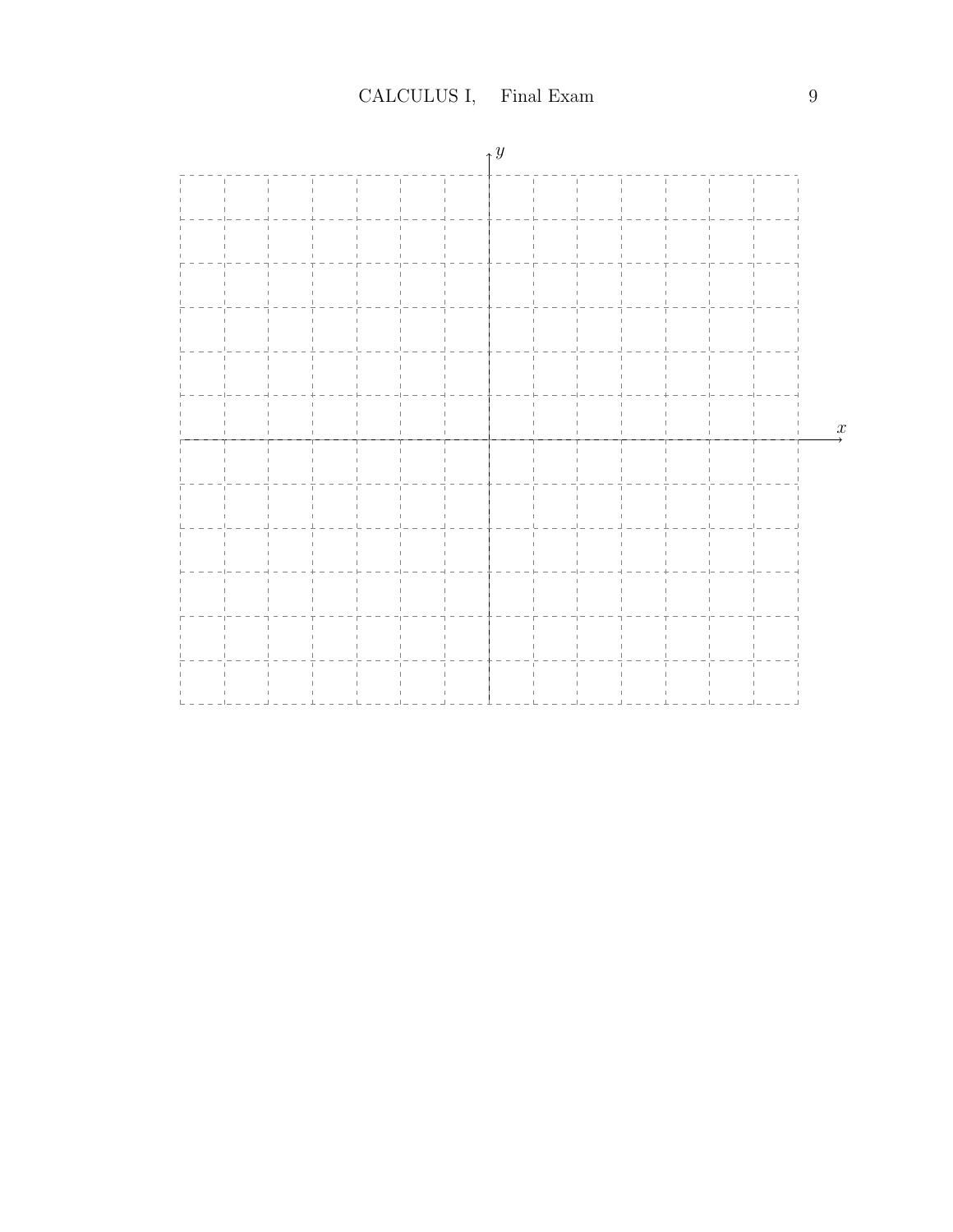4. **9 points.** Evaluate 
$$
\int_0^1 \frac{x^2}{(5-x)} dx.
$$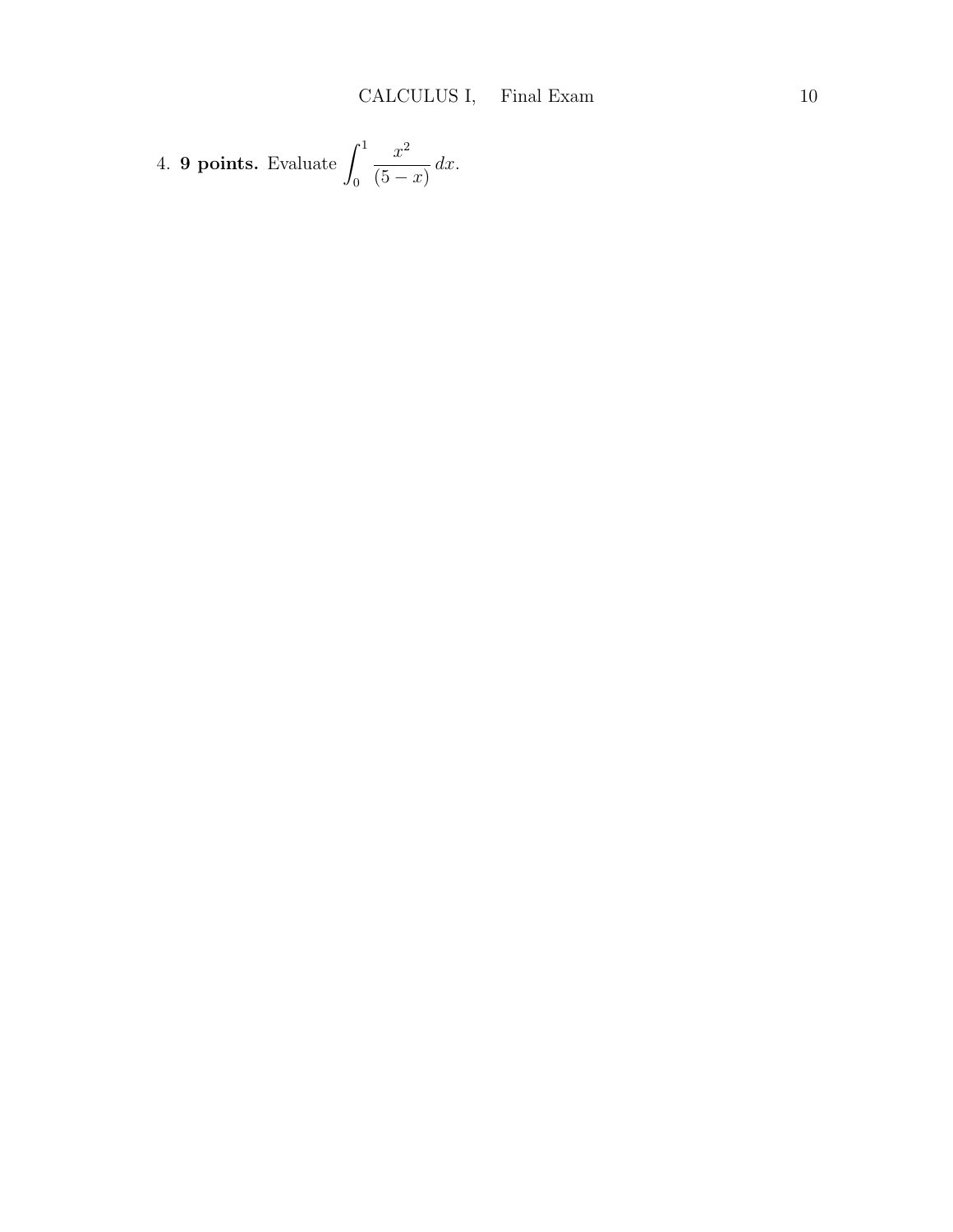5. **9 points.** Find the dimensions of a can (i.e. a cylinder) of radius  $r$ , height  $h$ and volume  $1(m^3)$  with minimal surface area. [Hint: the volume  $V = \pi r^2 h$  and the surface area  $S = 2\pi rh + 2\pi r^2$ .